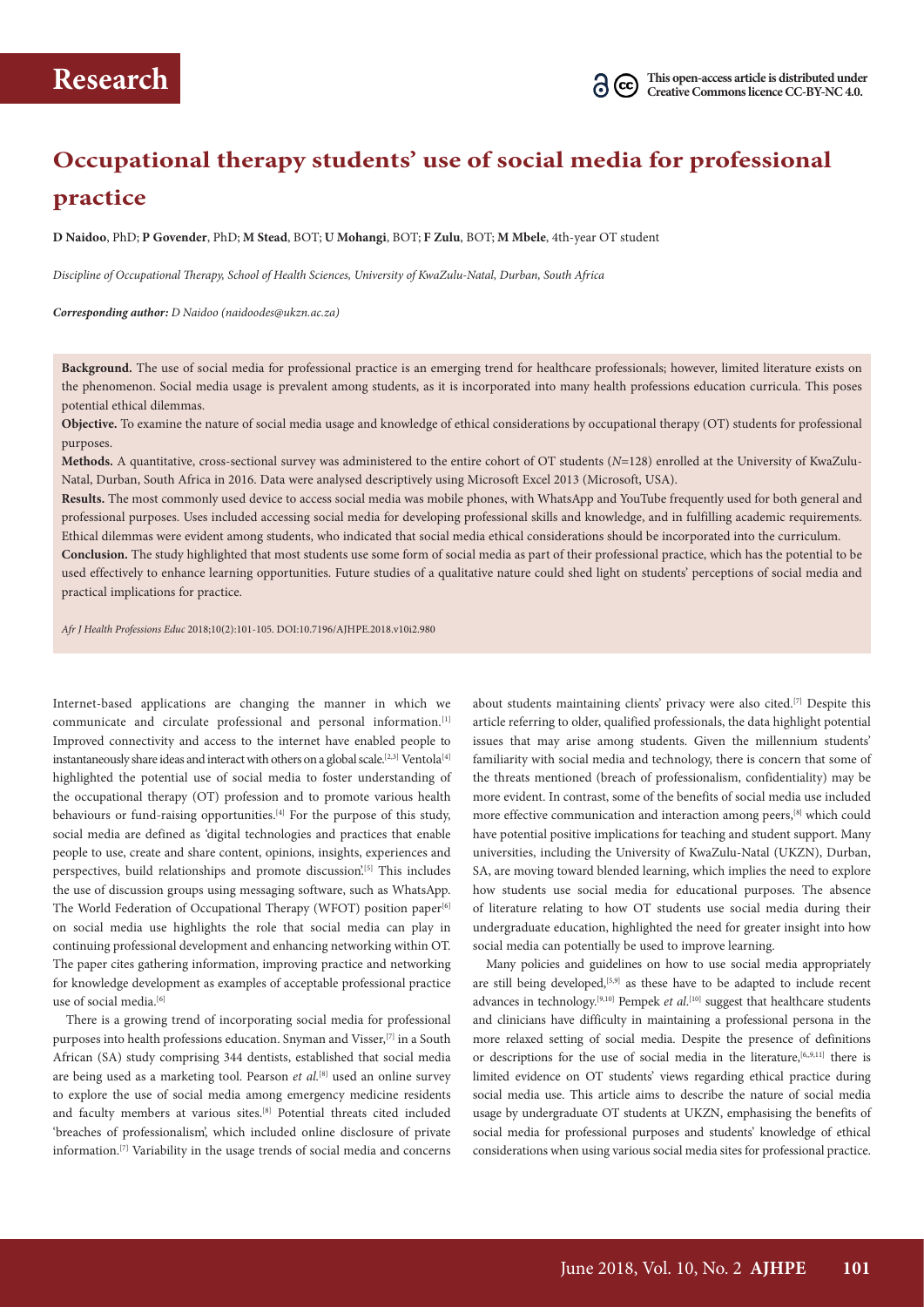### **Methods**

A cross-sectional survey design was employed.<sup>[12]</sup> The target population comprised all undergraduate OT students (*N*=128), through four levels of study, registered in 2016 in the School of Health Sciences at UKZN. A survey was designed through exploration of the current literature and consultation with a biostatistician. The questionnaire comprised four sections, i.e. (*i*) demographics (including age, gender, level of study, level of information and communication technology (ICT), knowledge and devices on which social media are accessed); (*ii*) social media use (type of media and frequency of use); (*iii*) general and professional use of social media; and (*iv*) ethical considerations regarding the use of social media. The questions were fixed to ensure consistency and reliability. The questionnaire was appraised by a biostatistician, supervisors of the study and a data scientist and matched against the research questions for the study to ensure face and content validity. A pilot study was completed with 34 students (mean age 19.6 years) currently enrolled in the discipline of physiotherapy at UKZN. A number of questions were revised after the pilot study to reduce ambiguity. Data were collected over 2 months. Students were invited to participate during an allocated period. The authors were not present in the session and an academic development officer

facilitated administration and collection of the questionnaires. This prevented the influence of possible power differentials. Descriptive statistics were employed to analyse the data with the use of Microsoft Excel 2013 (Microsoft, USA).

#### **Ethical approval**

Ethical clearance was obtained from the Human and Social Sciences Ethics Committee (ref. no. HSS/1117/016U), including gatekeeper permission from the relevant academic leaders.

Written informed consent was obtained from students prior to initiating the study. Principles of autonomy and anonymity and the right to withdraw were observed.[13] The study only explored the use of social media among OT students at UKZN. Furthermore, the survey design did not allow researchers to explore reasons for the use of social media sites.

#### **Results**

The response rate was 83%, with 106 of the 128 questionnaires distributed returned. The sample comprised 90% females (*n*=95) and 10% males (*n*=11), with a mean age of 22.5 (range 17 - 30) years. The study included 1st-year (*n*=31; 29%), 2nd-year (*n*=34; 32%), 3rd-year (*n*=17;16%) and 4th-year (*n*=24; 23%) OT students. More than half of the students (*n*=62; 59%) had a school level of training in ICT, while 34% (*n*=36) had no such previous training and 4% (*n*=4) had advanced-level training. The same social media account was used for both general and professional purposes by 77% (*n*=82) of the students. Mobile phones (*n*=102; 96%), laptops (*n*=91; 86%) and desktop computers (*n*=57; 53.8%) were the most commonly used devices to access social media. Tablets were used by 50% (*n*=53) of the students.

#### **Social media for professional use**

Social media were reported to be an important aspect of students' professional lives. Eightythree percent of 4th-year, 42% of 3rd-year, 75% of 2nd-year and 74% of 1st-year students agreed that social media are an important aspect of professional life. Fig. 1 highlights the various sites used across the four levels of study. WhatsApp, YouTube, Pinterest, Facebook and blogs were used by the majority of students for professional purposes.

There were similar WhatsApp and YouTube usage trends across the years for professional use (Fig. 1). There was a greater use of blogs for professional use by 3rd-year (71%) and 4th-year (74%) students than by 1st-year (13%) and 2nd-year (22%) students. There was an increase in professional use of Pinterest from the 1st (6%) to the 4th (77%) years. Thirty-nine percent of 1st-year, 39% of 2nd-year, 47% of 3rd-year and



*Fig. 1. Social media use for professional purposes (*N*=106).*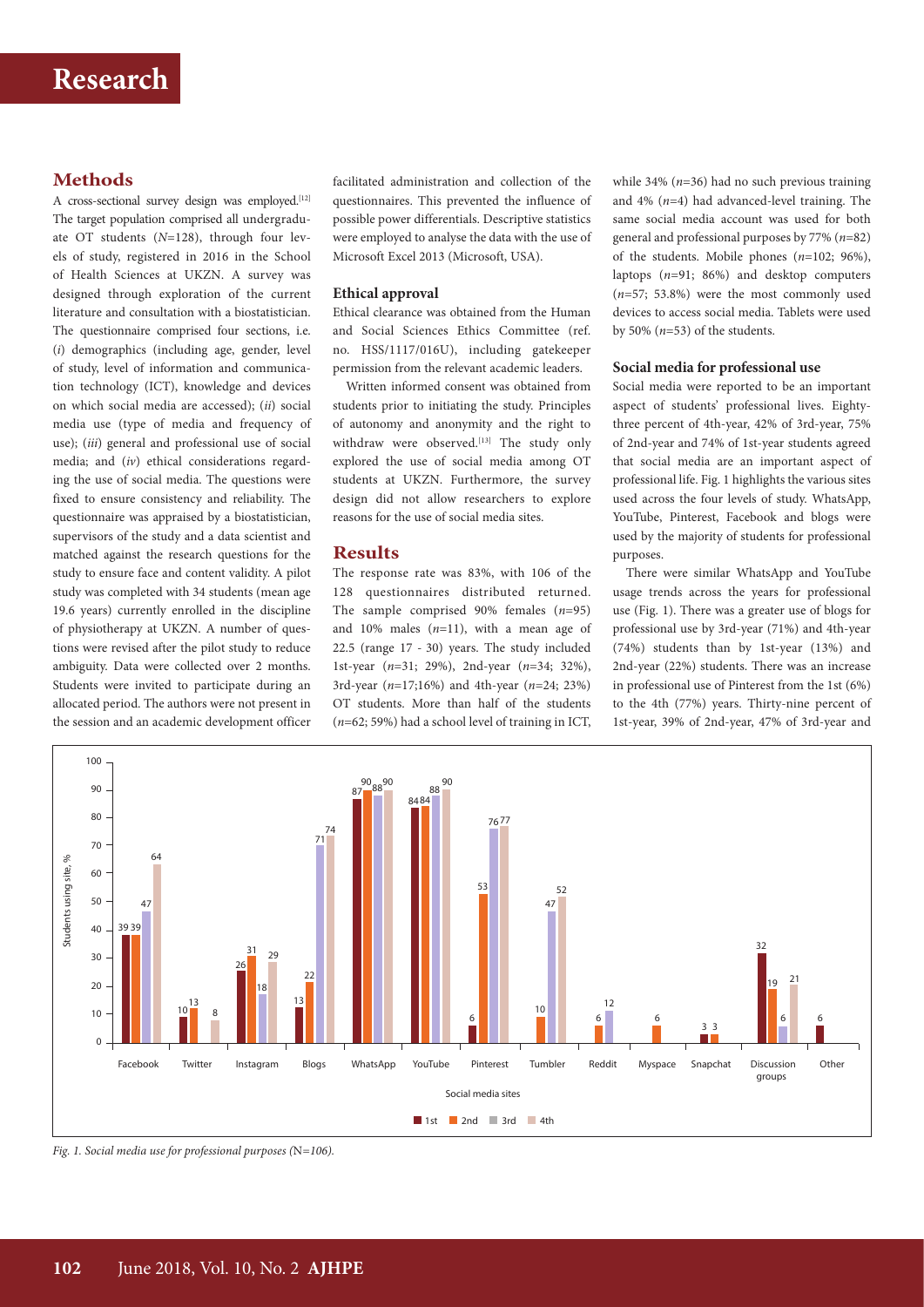## **Research**

64% of 4th-year students used Facebook professionally. Despite none of the 1st years using Tumbler professionally, 52% of the 4th years used this site professionally. Interestingly, 1st years (32%) used discussion groups professionally, which was more so than students in any other year. A small percentage of students (6%) used other social media for professional use, which included Flickr, Vine, Blackberry Messenger and LinkedIn (Fig. 1).

#### **Frequency of social media use for professional purposes**

YouTube and Pinterest had the highest frequency of daily use. Blogs, WhatsApp and Facebook were accessed for professional use at least once a day. Students in all 4 years used WhatsApp most frequently in their daily professional use, with 4th-year students having the highest frequency of use (Table 1).

#### **Professional purpose of social media use**

Fig. 2 highlights the main purposes of social media for professional use by students in this study. These included for academic purposes (78%), developing skills and knowledge (59%), improving clinical practice (53%) and discussion with other professionals (37%).



*Fig. 2. Professional purpose of social media use by students (N=106).*

#### **General v. professional social media use**

When comparing various social media sites, it appears that students use these more often for general than professional purposes, with Facebook, Instagram and Snapchat showing the greatest difference between general and professional use (Fig. 3). Snapchat was used by 38% of students generally, whereas only 2% of students used it professionally. Discussion groups were used by 21% of students generally and by 21% professionally. Blogs were used by 44% of students generally and by 39% professionally. WhatsApp was used by 94% of students generally and by 86% professionally (Fig. 3).

#### **Ethical considerations in social media use**

Interestingly, 96% of students agreed that it is important to consider ethics online when using social media professionally, with 90% agreeing that poor behaviour online can have an impact on the reputation of the profession. However, only 14% of students believed that ethical behaviour online is good. Fig. 4 illustrates students' awareness of ethics in this study. Despite 48% of students being fully aware of ethics and 42% agreeing that they have been taught about ethics in their studies, 66% believed that ethics on social media needs to be covered in lectures, especially 3rd years (77%) and 4th



*Fig. 3. General v. professional uses of social media sites (*N*=106).*

| Student, year | Frequency | Facebook, %    | Blogs, %       | WhatsApp, %    | YouTube, %     | Pinterest, %   |
|---------------|-----------|----------------|----------------|----------------|----------------|----------------|
| 1st           | Rarely    | 16             | 6              | $\overline{0}$ | 10             | $\overline{0}$ |
|               | Monthly   | 10             | $\mathfrak{Z}$ | 6              | 13             | $\mathfrak{Z}$ |
|               | Weekly    | 10             | $\mathfrak{Z}$ | 23             | 19             | $\overline{0}$ |
|               | Daily     | $\mathfrak{Z}$ | $\mathbf{0}$   | 58             | 42             | $\overline{3}$ |
| 2nd           | Rarely    | 13             | 13             | $\overline{3}$ | $\mathfrak{Z}$ | $\overline{3}$ |
|               | Monthly   | 10             | $\mathfrak{Z}$ | $\overline{3}$ | 16             | 19             |
|               | Weekly    | 6              | 3              | 30             | 25             | 22             |
|               | Daily     | 10             | $\mathfrak{Z}$ | 53             | 41             | 9              |
| 3rd           | Rarely    | 18             | 12             | $\overline{0}$ | $\mathbf{0}$   | $\overline{0}$ |
|               | Monthly   | $\overline{0}$ | 53             | 12             | 35             | 41             |
|               | Weekly    | 18             | 6              | 12             | 29             | 24             |
|               | Daily     | 12             | $\mathbf{0}$   | 65             | 24             | 12             |
| 4th           | Rarely    | $\overline{9}$ | $\overline{9}$ | $\overline{0}$ | 10             | 9              |
|               | Monthly   | 14             | 30             | $\overline{0}$ | 43             | 27             |
|               | Weekly    | 32             | 35             | 5              | 24             | 32             |
|               | Daily     | 9              | $\mathbf{0}$   | 85             | 14             | 9              |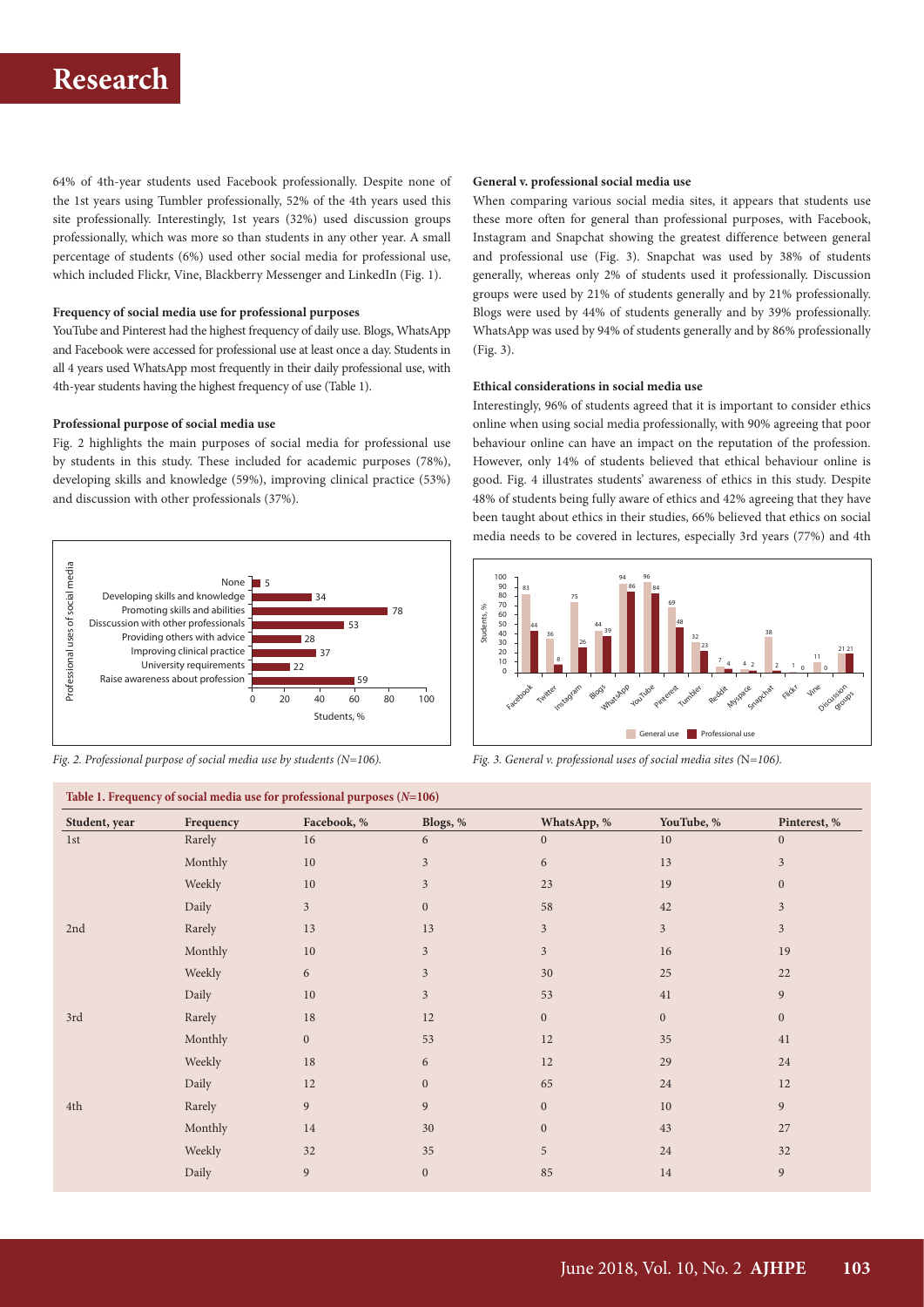## **Research**

years (76%). Distinctively, 4th-year students (17%) reported feeling the least aware of ethics (Fig. 4).

### **Discussion**

The SA internet user population reached 20 million in 2016.[14] Gikas and Grant<sup>[15]</sup> found that 67% of 10 000 students used their mobile phones for the majority of their academic activities. Similarly, Goldstuck's<sup>[16]</sup> SA study found that students felt that social media enhance their academic and social lives. OT students at UKZN use social media for both general and professional purposes. As noted in the literature,<sup>[17-20]</sup> WhatsApp, Facebook and Instagram were the most commonly used social media sites in this study. WhatsApp, YouTube, Facebook and Pinterest were all commonly used by the students for professional purposes. WhatsApp appears to be popular owing to the speed of communication, which includes the ability to share text messages, pictures and voice notes rapidly.<sup>[16]</sup> Mohapatra et al.<sup>[21]</sup> identified that the use of software applications, such as WhatsApp, has the potential to enhance communication in healthcare and medical education. There is evidence that students use social media for educational purposes, which corresponds with that in the current literature.<sup>[2,7,9,10]</sup>

Lui et al.'s<sup>[22]</sup> systematic review highlighted that blended learning (face-toface and e-learning) has a positive effect on learning in higher education.[22] The participants noted that fulfilling university requirements, developing skills and knowledge and improving clinical practice were the main reasons for professional social media use. Gikas and Grant<sup>[15]</sup> described social media as an open environment where ideas can grow online. YouTube and Facebook have both been found to be useful sites for content sharing within academic institutions.[23] For example, Facebook has been used to start health science special interest/discussion groups, while YouTube enhances learning by providing additional content from an outsider's perspective.<sup>[23]</sup> In our study, there was a decline in the frequency of YouTube use as students progressed to their final year. The highest frequency of usage occurred in 1st and 2nd years. This finding could be owing to 1st- and 2nd-year students still seeking foundational knowledge. Additionally, YouTube videos have been used to enhance clarification of difficult concepts, especially in subjects such as anatomy and physiology. Jaffar *et al.*<sup>[24]</sup> found that 98% of students used YouTube as an online information resource to enhance their understanding of human anatomy.



*Fig. 4. Students' awareness of ethics (*N*=106).*

Pinterest, a digital pinboard, has gained rapid popularity. WFOT acknowledged Pinterest in their position statement on social media usage.<sup>[6]</sup> Despite Pinterest mainly being used as a social tool, business and education have shown much interest in it.<sup>[21]</sup> The social and visual aspects of Pinterest make it extremely appealing to educators, as it has the potential to provide learning opportunities for students.<sup>[25]</sup> The current study noted an increase in the frequency of Pinterest use, as students progressed from 1st to final year. This could be attributed to the increase in students' exposure to service-learning settings; hence the need to generate creative ideas when planning intervention sessions.

Blogs have been used for teaching and learning purposes and to share lessons with colleagues.[2,26] In this study, the higher usage of blogs by 3rd- and 4th-year students could be accredited to these students needing to complete a blog as part of their service-learning modules. The reflective practice inherent in writing blogs serves to deepen students' experiences during professional practice. Discussion groups appeared to be more common among 1st-year students than students in any other year. This could be because younger generations are interested in gaining knowledge from online sources.

Despite the benefits gained through the use social media, there is a risk of unethical practice. Some risks include the blurring of professional and social boundaries, breaching patients' privacy and confidentiality (especially with taking or sharing pictures or information) and damaging the public image of the profession.[27,28] Students reported that even though ethics is covered in lectures, ethics specifically focusing on social media use requires further input. Despite WFOT recently introducing a position statement on the principles of good practice when engaging in social media for professional practice,<sup>[6]</sup> ethics in social media has been largely neglected. Even the Health Professions Council of SA has not included online ethics in their ethical guidelines.[29]

WFOT guidelines include the setting of a clear boundary when individuals speak for themselves and when they speak for the profession, understanding that the image presented online represents both the individual and the profession and therefore treating others on a public platform with consideration.<sup>[6]</sup> Although this position paper provides individuals in the OT profession with good social media principles, there is lack of detail as what exactly good ethical conduct online constitutes, especially around what can be shared on social media. The current cohort of OT students have been accustomed to social media use in their personal capacity (59% used social media in school) and may not be cognisant of what constitutes a breach of confidentiality or privacy with regard to patients. Ethical considerations are fundamental concepts that students must learn, as they need to be accountable for their online posts and can be legally bound to uphold standards of professional practice.[28,30] At UKZN, final-year OT students use social media to convey information to patients and their caregivers about home programmes and reflect on their practice in blogs. However, they reported feeling less aware of ethics than the 1st- and 2nd-year students, which may be attributed to 4th-year students experiencing ethical dilemmas in real-life situations during service-learning placements and feeling inadequately equipped to translate the theory they learnt during their 1st year into practice. Students need to have a wellestablished understanding of the ethical practice around social media use to prevent breaches of confidentiality or blurring of professional and personal boundaries. Chretien and Kind<sup>[31]</sup> described the inability to maintain a professional persona in the more relaxed setting of social media.